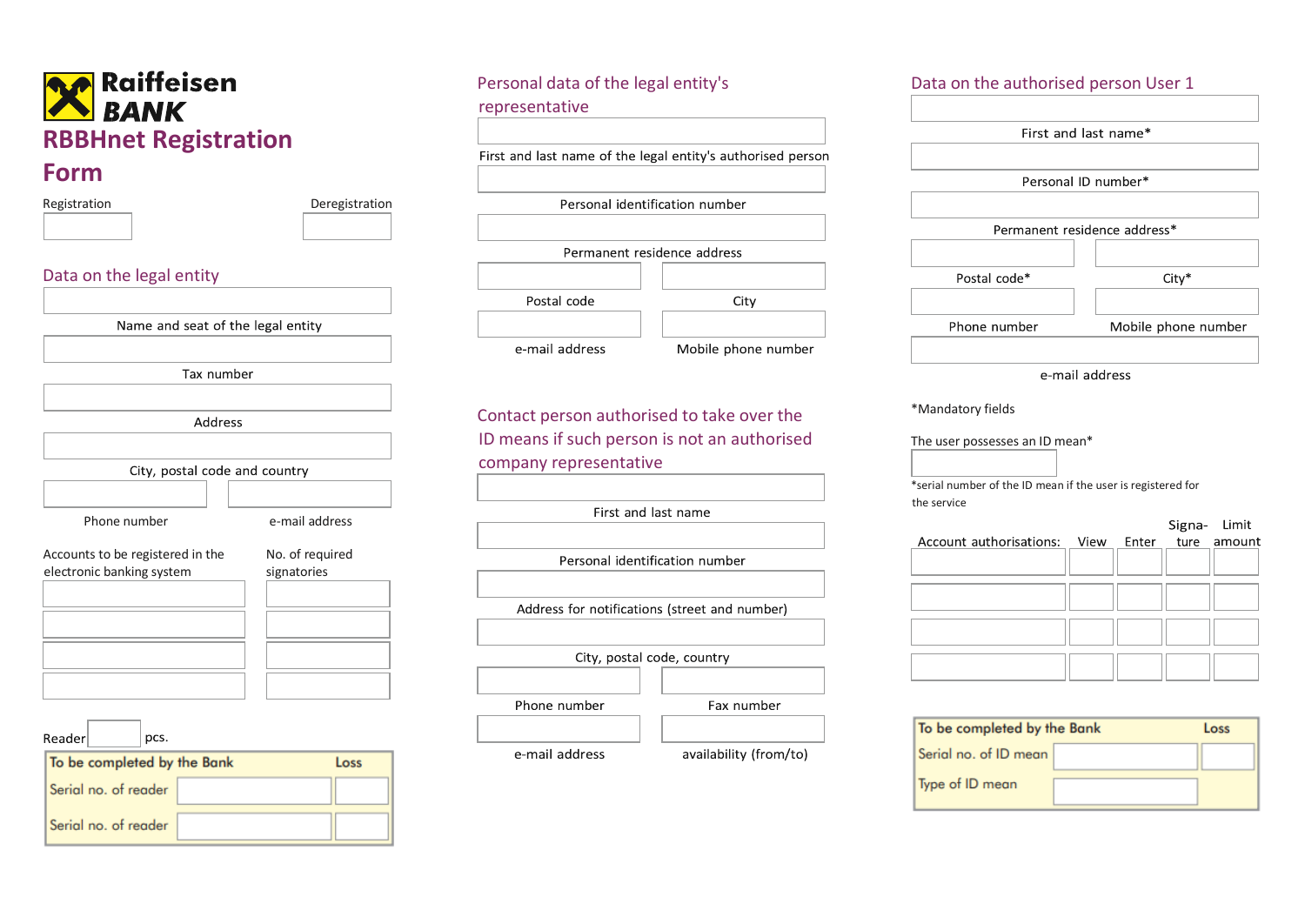

| To be completed by the Bank | Loss |
|-----------------------------|------|
| Serial no. of ID mean       |      |
| Type of ID mean             |      |

| Data on the authorised person User 3 |                      |  |  |  |  |
|--------------------------------------|----------------------|--|--|--|--|
|                                      |                      |  |  |  |  |
|                                      | First and last name* |  |  |  |  |
|                                      |                      |  |  |  |  |
|                                      | Personal ID number*  |  |  |  |  |
|                                      |                      |  |  |  |  |
| Permanent residence address*         |                      |  |  |  |  |
|                                      |                      |  |  |  |  |
| Postal code*<br>$City*$              |                      |  |  |  |  |
|                                      |                      |  |  |  |  |
| Phone number<br>Mobile phone number  |                      |  |  |  |  |
|                                      |                      |  |  |  |  |
| e-mail address                       |                      |  |  |  |  |

\*Mandatory fields

| The user possesses an ID mean* $\lfloor$                        |  |
|-----------------------------------------------------------------|--|
| *serial number of the ID mean if the user is registered for the |  |
| service                                                         |  |

|                                                |  | Signa- Limit |
|------------------------------------------------|--|--------------|
| Account authorisations: View Enter ture amount |  |              |
|                                                |  |              |
|                                                |  |              |
|                                                |  |              |
|                                                |  |              |
|                                                |  |              |
|                                                |  |              |
|                                                |  |              |
|                                                |  |              |
|                                                |  |              |

| To be completed by the Bank |  | Loss |
|-----------------------------|--|------|
| Serial no. of ID mean       |  |      |
| Type of ID mean             |  |      |

| Data on the authorised person User 4 |         |  |  |  |
|--------------------------------------|---------|--|--|--|
|                                      |         |  |  |  |
| First and last name*                 |         |  |  |  |
|                                      |         |  |  |  |
| Personal ID number*                  |         |  |  |  |
|                                      |         |  |  |  |
| Permanent residence address*         |         |  |  |  |
|                                      |         |  |  |  |
| Postal code*                         | $City*$ |  |  |  |
|                                      |         |  |  |  |
| Phone number<br>Mobile phone number  |         |  |  |  |
|                                      |         |  |  |  |
| e-mail address                       |         |  |  |  |

\*Mandatory fields

The user possesses an ID mean\*

\*serial number of the ID mean if the user is registered for the service

|                                                |  | Signa- Limit |  |
|------------------------------------------------|--|--------------|--|
| Account authorisations: View Enter ture amount |  |              |  |
|                                                |  |              |  |
|                                                |  |              |  |
|                                                |  |              |  |
|                                                |  |              |  |
|                                                |  |              |  |

| To be completed by the Bank |  | Loss |
|-----------------------------|--|------|
| l Serial no. of ID mean     |  |      |
| Type of ID mean             |  |      |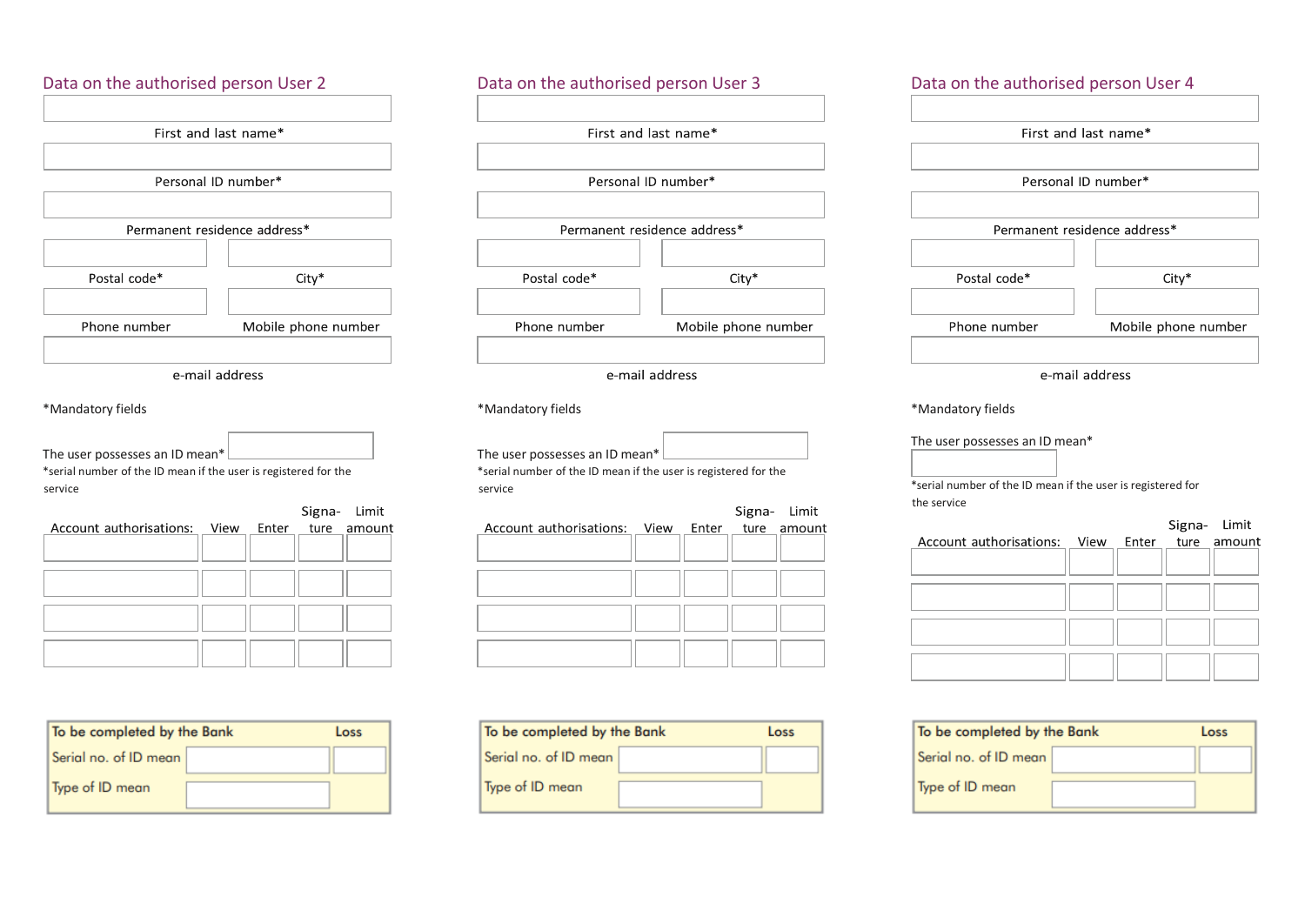# Data on the service use

Training

Equipment installation

 Address for equipment installation or training if different from the legal entity's address

I

**PLACE AND DATE** 

BY MY SIGNATURE ON THIS REGISTRATION **FORM I CONFIRM TO HAVE RECEIVED** 

THE IDENTIFICATION MEANS IN PROPER **CONDITION FOR ALL USERS INDICATED ABOVE** 

SIGNATURE OF THE REPRESENTATIVE/CONTACT PERSON FOR TAKE-OVER OF THE ID MEANS

Contact person and phone for Online Banking

**Number of account to be debited for the service registration fee<sup>1</sup>**

**THE GENERAL TERMS OF SERVICE FORM AN INTEGRAL PART OF THIS REGISTRATION FORM AND HAVE THE FORCE OF AN AGREEMENT BY MY SIGNATURE ON THIS REGISTRATION FORM I CONFIRM THAT THE DATA PROVIDED HEREIN ARE CORRECT AND TRUE AND ACCEPT TO BE BOUND BY ALL PROVISIONS OF THE GENERAL TERMS OF SERVICE WHICH FORM AN INTERGRAL PART OF THIS REGISTRATION FORM AND HAVE BEEN GIVEN TO ME IN A COPY.** 

 **FIRST AND LAST NAME OF THE LEGAL ENTITY'S AUTHORISED REPRESENTATIVE**

 **SIGNATURE OF THE LEGAL REPRESENTATIVE AND COMPANY STAMP** 

<sup>1</sup> Mandatory entry of account

 $\overline{a}$ 

| To be completed by the Bank          |                                                                    |
|--------------------------------------|--------------------------------------------------------------------|
| <b>Customer's ID</b>                 |                                                                    |
| Agreement no.                        |                                                                    |
| <b>Agreement date</b>                |                                                                    |
| Fee for the ID devices<br>handed out |                                                                    |
|                                      |                                                                    |
|                                      | <b>Registration Form received by</b>                               |
|                                      | <b>Registration Form receipt date</b>                              |
|                                      |                                                                    |
|                                      | Code of the organisational unit receiving<br>the Registration Form |
|                                      | Place and date of taking over the ID mean                          |
|                                      |                                                                    |
|                                      |                                                                    |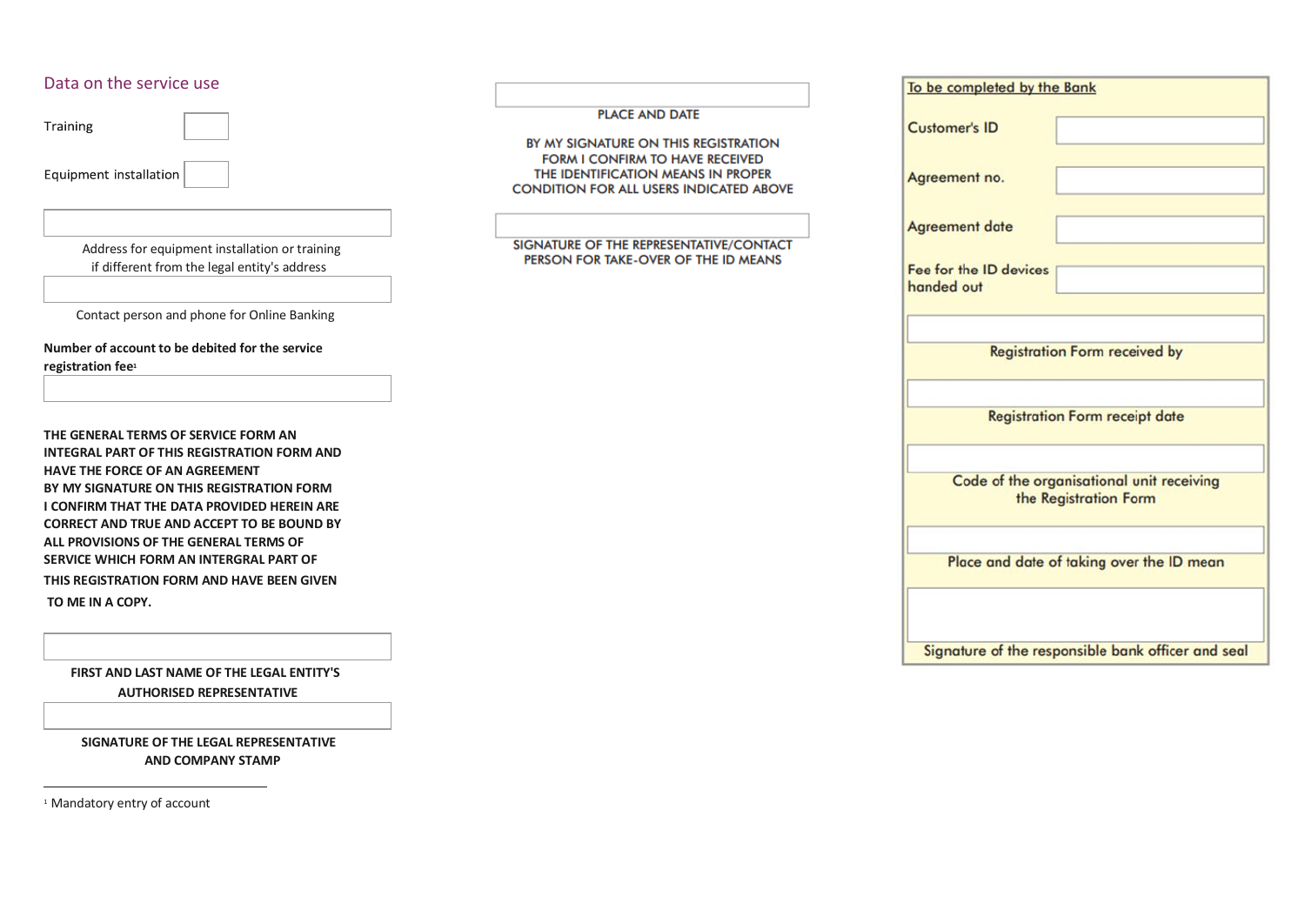# **GENERAL TERMS AND CONDITIONS FOR RBBHNET SERVICE v 2.0.**

#### **1. INTRODUCTION**

These General Terms and Conditions for the RBBHnet Service of Raiffeisen BANK d.d. Bosna i Hercegovina (hereinafter: the Bank) define the rights, duties and terms of use of the corporate online banking service available through the global computer network Internet.

The RBBHnet service is available to both local and foreign legal entities holding transaction and/or foreign currency accounts at the Bank.

#### **2. TERMS**

The following terms are used in these GTC:

- **Customer** means a business company, any other local or foreign legal entity or sole trader who files an application for the RBBHnet service.
- **Transaction account** means a customer account from which the Bank makes domestic payments up to the amount of the funds available in the account.
- **Foreign currency account** means a customer account from which the Bank makes international payments up to the amount of funds available in the account, unless agreed differently.
- **Amount of funds available in the account** means the account balance for the preceding banking day, plus any payments into the account recorded on the current day and minus all payments made from the account and the related banking fees prior to determining the account balance.
- **Contact person for take-over of the** identification means the person authorised by the customer's legal representative to take over the identification means for all users.
- **User** means the person authorised by the customer's legal representative to use the RBBHnet service. The User may make Reviews and be a Signatory and/or Enterer.
- **Review** of the corporate online banking application is reserved for a person authorised by a legal representative to make reviews without the possibility to create or sign electronic orders.
- **Signatory** means a person authorised by the customer's legal representative to dispose of the funds in the account and sign payment orders in electronic form.
- **Enterer** means a person authorised by the legal company representative to prepare payment orders in electronic form.
- **Limit** means a restriction on the account signature when creating electronic orders for users authorised by the legal representative to sign payment orders.
- **Company** means a business entity authorised by the Bank to install the program package for the use of the RBBHnet service.
- **Program package** means the software equipment enabling customers to use the RBBHnet service.
- **Identification means** are devices that enable the user to log into the system and authorise payments. The bank issues two types of identification means:
	- o Reader + identification card
	- o Token
- **Identification card** is a security tool that includes a recorded digital certificate for each system user. The card's digital certificate is PIN-protected.
- **Digital certificate** is a set of data for customer identification, which is issued and signed by a Certification Authority.
- **A card reader** is a device that is plugged into the computer, enabling it to communicate with the identification card.
- **Token** is an identification device that generates a variable oneoff password for login to the system at each registration. When the token is activated, the user will be asked to enter his PIN.
- **Personal identification number (PIN)** is a combination of characters which protect the access to the digital certificate on the card and the dynamic password on the token.
- **Payment orders** are forms for payment at the Customer's order.

• **Package** is a set of orders treated as a single entity.

#### **3. APPROVAL AND USE OF RBBHNET SERVICE**

- To be able to use the RBBHnet service, the Customer has to sign a RBBHnet Registration Form or Account Opening Form and an Account Opening Agreement. The Registration Form or Account Opening Form and Account Opening Agreement must be signed by the customer's authorised representative. If the authorised representative has limited signatory powers according to the competent register, then the Customer has to deliver a letter of approval/decision of the body that set the limitation.
- The Bank shall check the Customer's data and if the criteria are met, approve the use of the RBBHnet service.
- The Bank shall issue each user with an identification mean. If any of the users indicated in the registration form is already authorised by another legal entity to use the RBBHnet service, then such user shall not be issued with a new identification mean, but will only receive new authorisations in accordance with the request.
- The means shall be taken over from the Bank by the contact person authorised to do so and that person shall also be responsible for handing over the identification means to the user(s). The Customer shall make these General Terms available to its contact person and inform him of his duties.
- The Customer may start using the service when the Bank has approved the service, issued the identification mean and activated it.

#### **4. CONDITIONS FOR ORDER EXECUTION**

- The Bank will carry out payment orders only if all conditions have been met that are laid down in the legal regulations governing payments.
- Any electronic order that has been properly entered and signed by the customer, and received before the cut-odd times defined below shall be processed by the bank with same value date. All orders received after these times will be processed and valuedated on the next business day.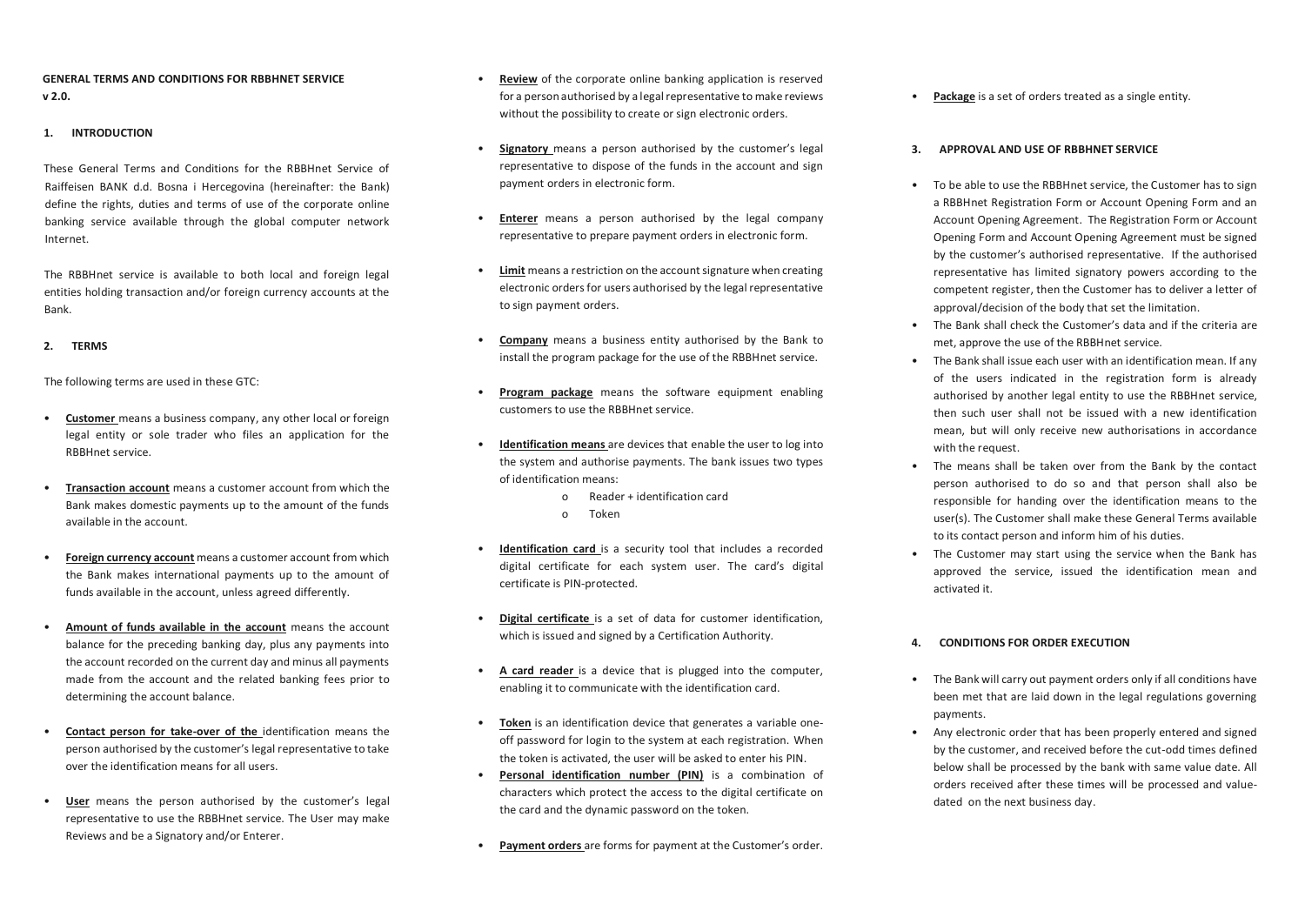| PAYMENT ORDER IN THE COUNTRY<br>COT for reception of payment order (same day execution) | PAPER BASED PAYMENTS<br>(payment order delivery at bank's branch) | ELECTRONIC BANKING PAYMENTS<br>(payment order through electronic banking for LE and via<br>SWIFT MT101) |
|-----------------------------------------------------------------------------------------|-------------------------------------------------------------------|---------------------------------------------------------------------------------------------------------|
| <b>Internal</b>                                                                         | do 13:00                                                          | do 18:00                                                                                                |
| <b>Outgoing GC</b>                                                                      | do 12:00                                                          | do $14:00$                                                                                              |
| <b>Outgoing RTGS</b>                                                                    | do 15:00                                                          | do 15:30                                                                                                |
|                                                                                         |                                                                   |                                                                                                         |
| <b>International payments</b>                                                           | PAPER BASED PAYMENTS<br>(payment order delivery at bank's branch) | ELECTRONIC BANKING PAYMENTS                                                                             |
| COT of time (cot) for reception and execution                                           |                                                                   | (payment order through electronic banking for LE and via                                                |
| of foreign exchange payment order                                                       |                                                                   | SWIFT MT101)                                                                                            |
| Priority T+0 (same day execution)                                                       | do 12:00                                                          | do 14:00                                                                                                |
| Priority T+1 (execution of payment in 24 hours)                                         | do 13:00                                                          | do 15:30                                                                                                |
| Priority T+2 (execution of payment in 48 hours)                                         | do 14:00                                                          | do 16:00                                                                                                |
| IGP* payments (same day execution)                                                      | do 13:00                                                          | do 14:30                                                                                                |
| *IGP - INTRAGROUP (IGP) payments - inside the Raiffeisen Group                          |                                                                   |                                                                                                         |

- An order is deemed accepted when assigned the "in processing" status by the Bank. From that moment on, the responsibility for order execution shall rest with the Bank.
- The electronic order shall be deemed executed when given the "successfully processed" status by the Bank. The user undertakes to keep sufficient available funds in the account to debit for the electronic payment amount, which shall be the payment amount indicated in the electronic order increased by the amount of the Bank's fees. In the event that the Bank is unable to execute the order under applicable rules, such order shall be assigned the "rejected/returned" status.
- The user shall be able to see the reason that has led to rejection of his electronic order by looking into the overview of orders in the "rejected/returned" status available in the corporate online banking application.
- A request for withdrawal/reversal of an electronic order cannot be processed for orders that are in the "successfully processed" or "rejected" status. If the withdrawal of an electronic order is requested, the request has to be signed by an authorised representative of the Customer by affixing the same signature as in the signature specimen file.
- The withdrawal/reversal of orders is made in accordance with the defined Procedure of the Bank. For orders created in the International Payment Form, the Customer is legally required to provide the Bank with the supporting documents proving the payment purpose within 24 hours from the time the order is signed.
- The Bank shall not be liable for the work of persons performing tasks on behalf of the Customer or any act performed by those persons in contravention of any internal instructions, rules of explicit prohibitions of the Customer.

#### **5. DUTIES OF THE USER**

- When using the service, the user shall follow the General Terms of Service, the instructions for use of the service as well as the legal regulations. The user shall have the obligation and the responsibility to provide correct and complete data. The Bank does not accept any responsibility for the execution of electronic orders that have been incorrectly created or placed by the user. The user shall be issued with one identification mean. If the user is authorised by several legal persons, when filing a request for an authorised person, he shall complete the field for the user that already has an identification mean with the serial number of the token and card, respectively.
- The user shall keep the identification means and the PIN carefully (never together!) and must not disclose and make them available to a third party. If the user suspects or finds that a third party has gained possession of his PIN, he has to change the PIN immediately. For instructions on how to change the PIN and for system support please call our Service Desk or visit our homepage http://www.raiffeisenbank.ba
- The Customer shall make these general terms available to its user and inform him of his duties.

#### **6. DUTIES OF THE CUSTOMER/ACCOUNT HOLDER**

- The customer shall transact business up to the amount of funds available in the account and in accordance with his agreements with the bank.
- The customer shall strictly follow all regulations governing domestic payments and international payments, in accordance

with the laws and regulations in the respective jurisdiction of the entities or the Brčko District. By signing the registration form, or account opening form and account opening agreement, the Customer agrees that all users indicated in Registration Form or account opening forms as authorised signatories on electronic orders shall have access to the funds in the account when using the RBBHnet service in the way indicated in the registration form or account opening form. If one or several users mark the field *The user possesses an ID mean* in the Registration Form or account opening form, then the number indicated on the back of the token, or the number of the identification card, as the case may be, must be provided. By its signature, the Customer agrees that new authorisations may be granted to a user previously authorised to work for another legal entity.

- At the Customer's request when applying for the RBBHnet service, the Bank shall install the equipment and software and provide user training. The fees for these services shall be charged in accordance with the applicable Fee Schedule for Domestic Payments and International Payments - Corporate. Any subsequent request shall be treated as a new request and charged in accordance with the applicable Fee Schedule for Domestic Payments and International Payments – Corporate.
- If the Customer does not enable the installation of the program package in the mutually agreed time, he shall refund the Bank for the related costs. The Customer authorises the Bank to collect its fee for the RBBHnet service provided by debiting the Customer's account indicated in the Registration Form or the account opened according to the account opening agreement by which the RBBHnet service is agreed, in accordance with the applicable Fee Schedule for Domestic Payments and International Payments – Corporate for this type of service, without having to obtain the Customer's special consent.
- By signing the Registration Form or Account Opening Agreement the Customer agrees that the Bank may collect the registration fee for the electronic banking system by debiting the Customer's account.
- By signing the Registration Form or account opening agreement, the customer agrees that the Bank may charge a monthly fee for the RBBHNet service, in line with the applicable Fee Schedule for Domestic and International Payments – Corporate by debiting the customer's account without having to obtain the Customer's special consent.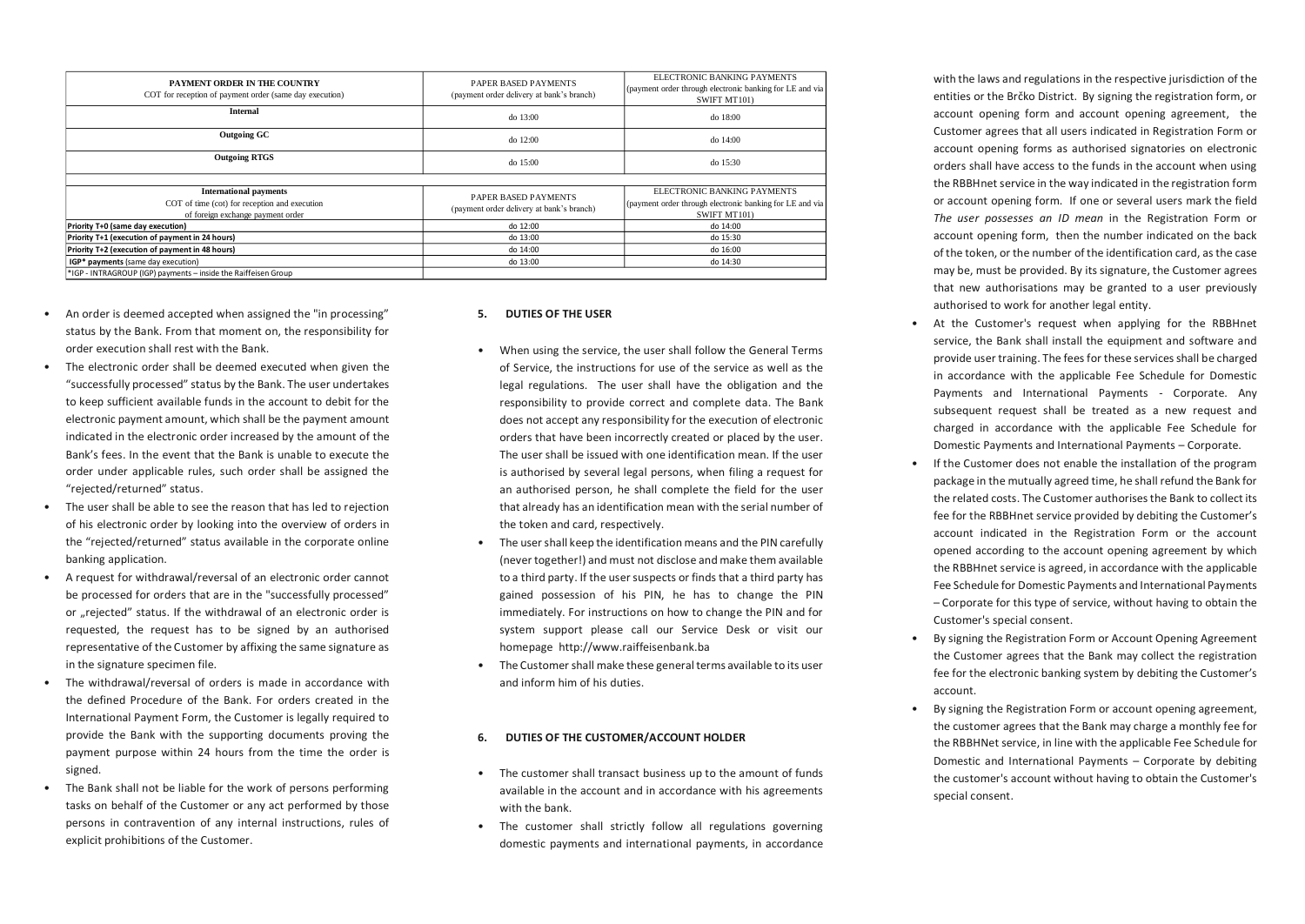- The Customer shall notify the Bank immediately of any change in the status of its user with view, enter or sign authorisations and of any withdrawal of authorisations given to the user.
- The Bank shall only follow a notice of change or withdrawal of authorisations if it has been provided with the original document by the customer.
- Immediately after receiving the notice or withdrawal, the Bank shall assign a new status to the user or block the use of the RBBHnet service, as appropriate.
- Where an authorisation has been withdrawn, the Customer shall return the identification means to the Bank

#### **Loss or theft of the identification means**

- In case of loss, theft or suspected fraud with the identification means, the user shall immediately notify the Bank by calling Raiffeisen direkt info: 033 75 50 10/033 75 50 45 or the Corporate Service Desk.
- The Bank shall not be liable for any loss that may occur before the moment of notification.
- In case of loss or theft of an ID mean to which authorisations for several customers are related, the Bank shall have the right to charge the Customer as of the date on which the authorisations were registered.
- The Customer shall be responsible for the user's compliance with laws and legal authorisations when using the identification means and the payment orders issued accordingly. The Customer shall be liable to the Bank for any damage caused by irresponsible use of the identification means and the payment orders issued accordingly by the user.
- The Customer shall also be liable to the Bank for any damage caused by the users due to improper use of the RBBHnet service.

#### **7. DUTIES OF THE BANK**

• The Bank shall process the RBBHnet Registration Form or Account Opening Form in accordance with the General Terms and the Registration Form signed by the customer whcih has the fore of a RBBHnet Agreement, as well as in accordance with all active agreements and general terms concluded with the Customer, and pursuant to legal regulations.

- At the Customer's request when applying for the RBBHnet service, the Bank shall install the equipment and software and provide user training in accordance with the applicable Fee Schedule for Domestic and International Payments - Corporate. All actions taken by the User shall be recorded by the Bank's ITsystem. The Bank shall retain all IT-records of these actions in accordance with legal regulations. The Bank shall not be liable in the event it is unable to execute an electronic order due to a mistake made by the user.
- The Bank shall not be liable for any malfunctions or interruptions in telecommunication networks, or any mistakes that may occur in data transfer via the telecommunication network, or disabled access to the service (for any reasons), or any damage resulting from the above.
- The Bank retains the right to temporarily block the use of the service when it believes that a misuse has been made or may be made.

#### **8. SERVICE FEES**

- At signing the RBBHnet Registration Form or Account Opening Agreement, the Bank shall charge the Customer the fee for service activation for the authorised users indicated in the RBBHnet Registration Form or Acccount Opening Agreement, in line with the applicable Fee Schedule for Domestic and International Payments - Corporate.
- The fees for the services provided shall be charged in accordance with the applicable Fee Schedule for Domestic Payments and International Payments - Corporate. The Bank retains the right to change the service fee and shall notify the customer to that effect in a timely manner (by a letter to the customer's address, through the account statement of by email), at least 30 days before the effective date of the new fee schedule. The monthly fee for the month of registration shall be charged if the registration took place up to and including the day in the month
- The monthly fee for the RBBHnet service shall be listed as a separate item on the statement of the account debited.

# **9. COMPLAINTS**

• The Customer shall be obliged to check the accuracy of orders and the accuracy of statements within 2 (two) banking days and

report any mistakes to the Bank by handing in a written complaint at its nearest Raiffeisen branch.

• The Bank shall collect any complaint of the customer and forward it to the responsible unit for handling. The Bank shall respond to the Customer at its earliest convenience.

# **10. ACCESS RESTRICTION**

- The Bank shall block the user's access to the RBBHnet service if the Customer withdraws the authorisation given to the user.
- If the identification means are lost, misplaced or stolen, or if an unauthorised person gains possession of the PIN, the user shall have to immediately notify the Bank by calling Raiffeisen direkt info: 033/75 50 10. Any notification made by the Customer by phone has to be confirmed in writing by submitting a letter signed and stamped by the Customer at the nearest Raiffeisen Branch, within 1 (one) working day from the date the phone notice has been made. Otherwise, the notice shall have no effect.
- Immediately after receipt of the written notice the Bank shall block the identification mean in its electronic payments system to prevent any further misuse of the RBBHnet service.
- In the event an identification mean reported as lost, misplaced or stolen is found, the Customer shall contact the Bank and file a written consent for the identification means to be unblocked for further use of the RBBHnet service, at the nearest Raiffeisen branch, unless a new identification mean has been assigned in the system.
- In the event of suspected or potential misuse, the Bank shall block access to the service and notify the Customer accordingly

#### **11. RBBHNET SERVICE TERMINATION**

• The Customer may terminate the RBBHnet service, by filing a written termination request at the branch in which the Registration Form or the agreement was signed. When terminating the service, the Customer shall have settled all obligations, costs and fees so far and return the equipment. The Bank retains the right to temporarily block or unilaterally terminate the service use, in the event the user exceeds his rights, breaches the provisions of these General Terms of Service Use or legal regulations, or in the event of reasonable suspicion of misuse.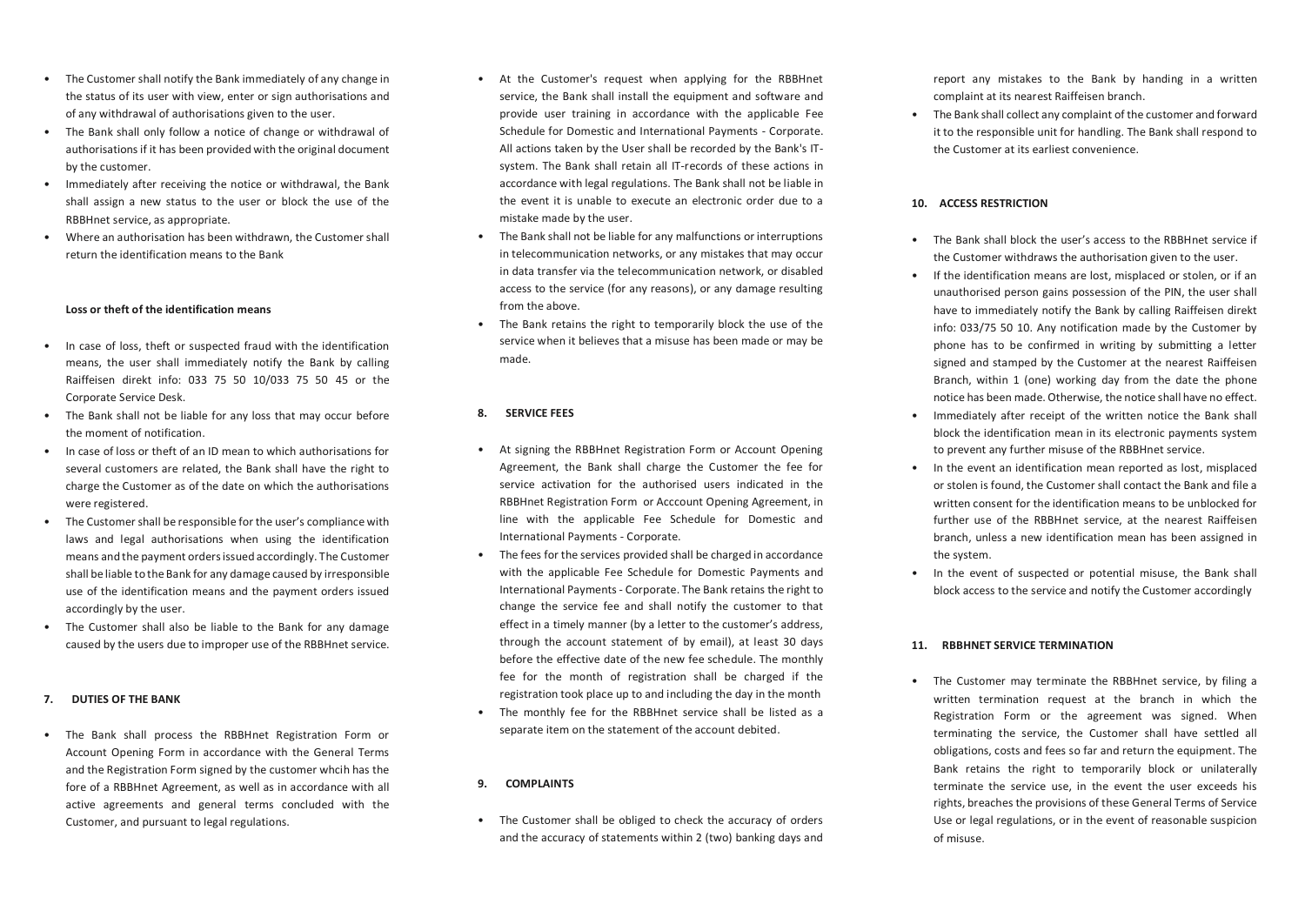- The service termination takes effect on the day on which the Termination Request or Termination Notice is served.
- If the Customer fails to provide funds for settlement of the service fee for three months in a row, the Bank shall terminate the service without any notice to the Customer
- If the Customer does not carry out a single payment transaction using the RBBHnet service with a period of 60 (sixty) days, the Bank may contact the Customer to inquire about the reasons. If it turns out that the Customer does not need the service or does not respond to the inquiry at all, the Bank shall have the right to terminate the service against notification to the Customer and claim back the identification means.
- If the RBBH service has been terminated by the Bank, the Customer shall return all identification means and all other equipment related to the service within 2 (two) banking days after receiving the notice and settle all amounts due until that moment.

#### **12. SANCTIONS**

• The Bank shall terminate the RBBHnet service if the Customer exceeds its authorisations by violating the provisions of the General Terms of Service or if the Customer fails to meet its payment obligations arising from the use of the RBBHnet service within 60 (sixty) days from the respective date of origination.

#### **13. CUSTOMER AND TRANSACTION DATA**

- The Bank shall use all the data contained in the Registration Form or Account Opening Form for the sole purpose of delivering the service and communicating with the customer, which includes sending short promotional messages.
- The Customer consents to the use of its data by signing a separate form.
- The Customer authorises the Bank to keep its personal data in its records for as long as required by the law. The Bank shall keep the data solely for the purpose of executing the General Terms and the Registration Form which has the force of an agreement, as well as for sending notifications of its services.
- The data about business transactions via the RBBHnet service constitute a business secret and may be disclosed to third parties

only in the cases required by the law and if there is a request by a competent institution.

• The Bank warrants that it is in full compliance with the legal regulations governing anti-money laundering and counterterrorism financing and will therefore automatically report any transaction designated as a suspicious transaction to the competent bodies without being obliged to notify the customer thereof (e.g. money transfers to off-shore countries)

#### **14. FINAL PROVISIONS**

- By its verification in the system, the Registration Form signed by the Bank together with the General Terms of the RBBHnet Service that are an integral part of the Registratio Form shall have the force of an agreement that shall become effective with the activation of the identification means.
- By its signature on the Registration Form or Account Opening Agreement, the Customer confirms to have read and understood the General Terms of Service and to be bound by them, as well as to have received a copy of the applicable Fee Schedule for Domestic and International Payments - Corporate.
- These GTC are available in electronic form at the Bank's website[\(www.raiffeisenbank.ba\)](http://www.raiffeisenbank.ba/).
- Any changes in these GTC shall be published by the Bank on its official web sit[e www.raiffeisenbank.ba,](http://www.raiffeisenbank.ba/) at least 15 days before the planned effective date.
- In case of changes to the General Terms, the Bank shall notify customers electronically (message in the user application).
- In case the Customer does not agree to any changes in the General Terms, it may cancel the use of the RBBHnet service within the procedure described in Article 10 of these General Terms.
- Any matters not explicitly specified in these General Terms shall be governed by the laws regulating this service. In case the provisions of these General Terms and Conditions have to be amended to reflect new legal regulations, those regulations shall apply until they have been incorporated into these GTC.

**Alternatively – for the FBiH and Brčko District:**

If the Customer believes that the Bank does not comply with the legal provisions, regulations, general business terms and conditions, sound business practices and duties arising from

these General Terms, the Customer shall have the right to make a verbal or written complaint to the Bank's Complaint Department at: Sarajevo, Zmaja od Bosne bb, or fill in the online form ..Complaints, Suggestions and Commendations" available at: [www.raiffeisenbank.ba If](http://www.raiffeisenbank.ba/) the customer complains verbally and is not satisfied with the Bank's response, he shall be advised by the Bank of his right to file a complaint in written or electronic form. The Bank shall respond to the complainant within 30 days from the date of the written or electronic complaint.

- In case the Customer does not receive a response from the Bank or is not satisfied with the Bank's response, he may send a written notice to the Banking Agency of the Federation of Bosnia and Herzegovina at the address - Zmaja od Bosne 47b, stating that they are not satisfied with the outcome of the complaint procedure, or file a written complaint against the Bank's work to the Banking Agency within 3 (three) months from the date on which the Bank's response was received or should have been received. The Bank shall not charge any fees or any other costs for receiving or handling a customer complaint.
- If the dispute remains unsolved, the Customer may take legal action at a court having jurisdiction for the place in which the Agreement was concluded. The Customer has also access to outof-court complaint and redress mechanisms.

#### • **Alternatively for the area of the Republika Srpska**

- If the Customer believes that the Bank does not comply with the legal provisions, regulations, general business terms and conditions, sound business practices and duties arising from these General Terms, the Customer shall have the right to make a verbal or written complaint to the Bank's Complaint Department at: Sarajevo, Zmaja od Bosne bb, or fill in the online form "Complaints, Suggestions and Commendations" available at: [www.raiffeisenbank.ba If](http://www.raiffeisenbank.ba/) the customer complains verbally and is not satisfied with the Bank's response, he shall be advised by the Bank of his right to file a complaint in written or electronic form. The Bank shall respond to the complainant within 30 days from the date of the written or electronic complaint.
- In case the Customer is not satisfied with the Bank's response or does not receive a response from the Bank, he/she may send a written notice (complaint) to the RS Banking Agency, at the address: Banja Luka, Vase Pelagića br. 11a. The Bank shall not